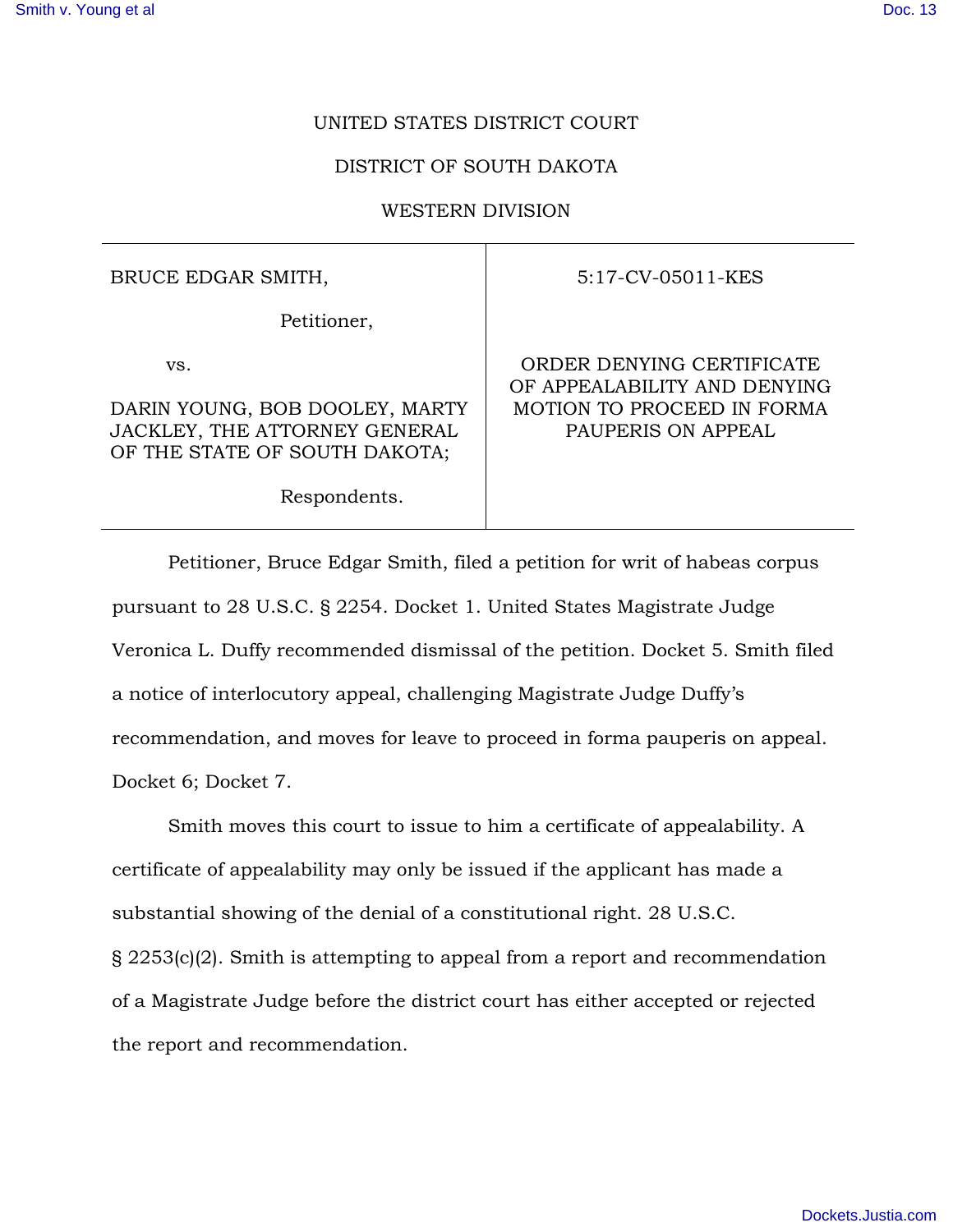The federal courts of appeals "may exercise jurisdiction only over final orders, and certain interlocutory and collateral orders[.]" *Washington v. Clarke*, 435 F. App'x 265, 266 (4th Cir. 2011) (citing 28 U.S.C. § 1291 (2006); 28 U.S.C. § 1292 (2006); Fed. R. Civ. P. 54(b); *Cohen v. Beneficial Indus. Loan Corp.*, 337 U.S. 541, 545–46 (1949). Magistrate Judge Duffy's report and recommendation is not a final order and is not an appealable interlocutory or collateral order. *Id*. Therefore, Smith may not appeal from the order until the district court has acted. Smith's motion for a certificate of appealability is denied.

Smith moves for leave to proceed in forma pauperis on appeal. Docket 7. Under Federal Rules of Appellate Procedure 24, different rules apply to petitioners seeking leave to proceed in forma pauperis on appeal who have received prior approval to proceed in forma pauperis in the district court and those who have not. Smith moved for leave to proceed in forma pauperis. Docket 4. Magistrate Judge Duffy did not respond to this motion in her report and recommendation. The court now grants this motion.

Smith has now received approval for leave to proceed in forma pauperis in district court. Therefore, he "may proceed on appeal in forma pauperis without further authorization, unless" the court "certifies that the appeal is not taken in good faith . . . ." Fed. R. App. P. 24(a)(3). Here, Smith's appeal is not taken in good faith. He did not wait for the district court to rule on the report and recommendation. Therefore, his appeal at this time is inappropriate.

Thus, it is ORDERED

2